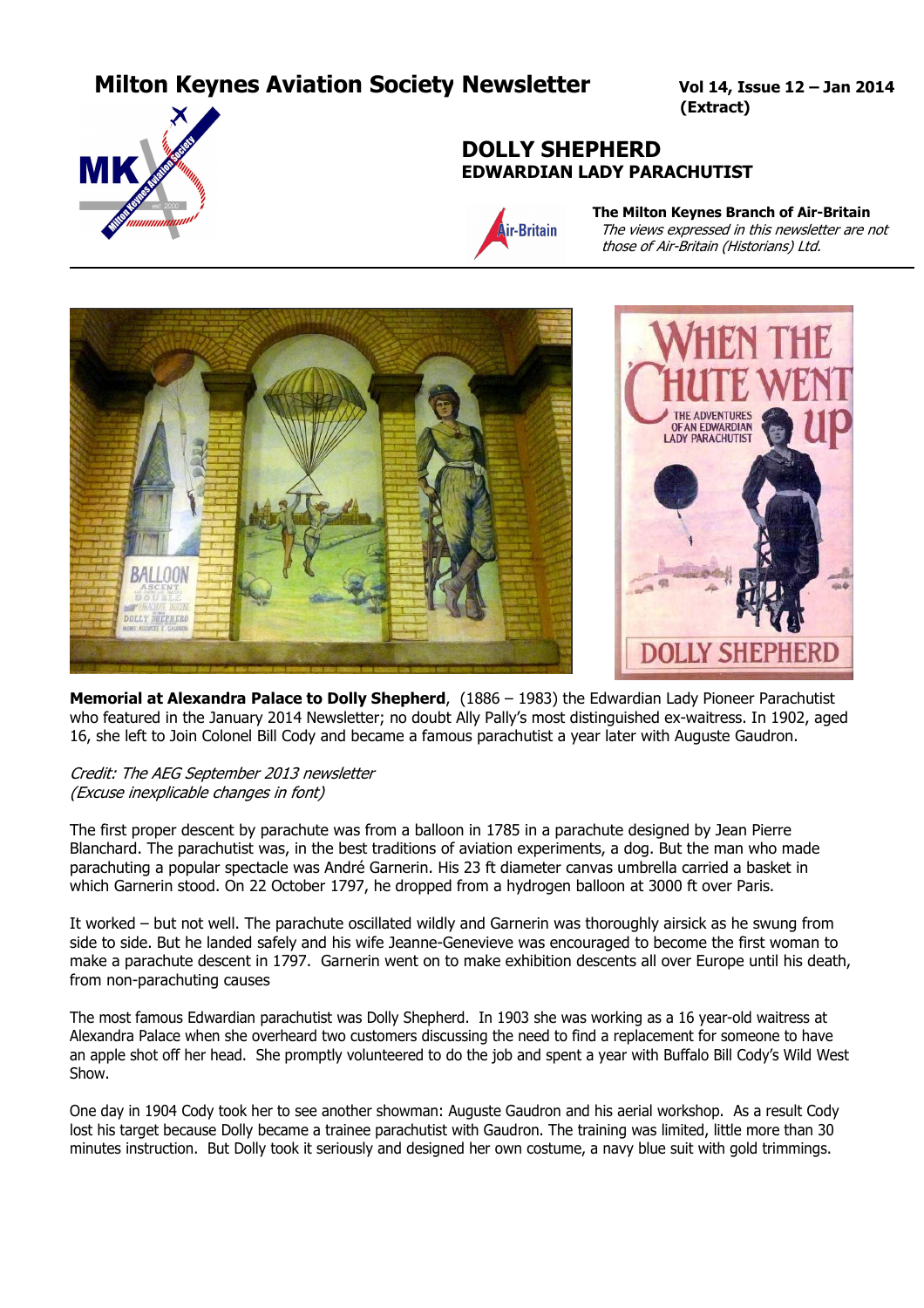

Her first jump was a full performance watched by a crowd of thousands. Hanging below a small gas balloon was her parachute and, on separate cords, a trapeze bar. When the balloon was properly inflated it was released and Dolly had to run forward to be underneath it as she was lifted off the ground, sitting prettily on the trapeze bar and waving a silken Union Jack.

She checked her height on an aneroid barometer strapped to her wrist. At the right altitude , it varied with the wind speed, and thus her distance from the crowd she pulled a ripcord to begin the balloon's deflation and jumped off the trapeze so that the parachute would open.

She was a great success and performed at shows across the country, though not without problems. On one flight the release failed and the balloon went on rising to 15,000 feet. She had to endure lack of oxygen and severe cold until finally sinking to earth some 3½ hours later.

Her greatest trial came in July 1908 at the Longton Park Fête in Staffordshire. She was scheduled to do a double jump with a new performer, Louie May. Her balloon was rigged to take the two parachutes, one on each side to balance the balloon. It was 8 pm before everything was ready. Finally the patient crowd saw the balloon lift off.

The planned jumping height was 4,000 feet. But there was no release. The balloon drifted out of sight in the evening sky, the frustrated spectators wandered home and the concerned Gaudron set off in pursuit of his girls.

At the anticipated moment Louie's release had failed. Dolly used the rope connecting the trapezes to pull them together so that she could try the release - without success. She was concerned that a repeat of her flight to a freezing 15,000' and a landing in the dark would be too much for a first-time jumper. They went into cloud.

Emerging at 11,000', Dolly decided to take action. It was unthinkable to jump herself and abandon Louie so she pulled her across the gap again and, very carefully, unfastened Louie's harness whilst they clung tightly to the trapeze.

With Louie wrapped around her, Dolly pulled her release and they fell. The parachute did not open properly in the thin air and it fluttered ominously as they plummeted down through the clouds. Then, with a jerk, the chute opened properly and the speed of their fall lessened although it was still too fast for a normal landing. They were over open country, but coming down perilously close to a road and to land on the hard surface could have been fatal. In the end, they fell onto a field, just six feet from the road and close to a scythe left lying on the ground. They were 14 miles from Longton.

The incident generated a storm of publicity with the usual distortion of the facts, Louie apparently 'leapt several yards' to reach Dolly, and maximum licence in the fanciful illustrations, as below:

A back specialist was brought from London to examine Dolly and concluded that she would never walk again. He began arrangements for a transfer to a hospital for incurables. But the local doctor had other ideas and used mild electrical therapy to get her legs moving again. Within a few weeks, Dolly was walking and soon after, incredibly, parachuting again.

She flew and jumped successfully for the next four years. Then, one day in 1912, during a solo ascent, she apparently heard a voice telling her to stop or she would be killed. She stopped.



During WWI she served in France as a volunteer ambulance driver and occasionally chauffeured officers. She married one and became Mrs Sedgwick. But that's not quite all there is to be told. Whilst Dolly was recovering her mother had